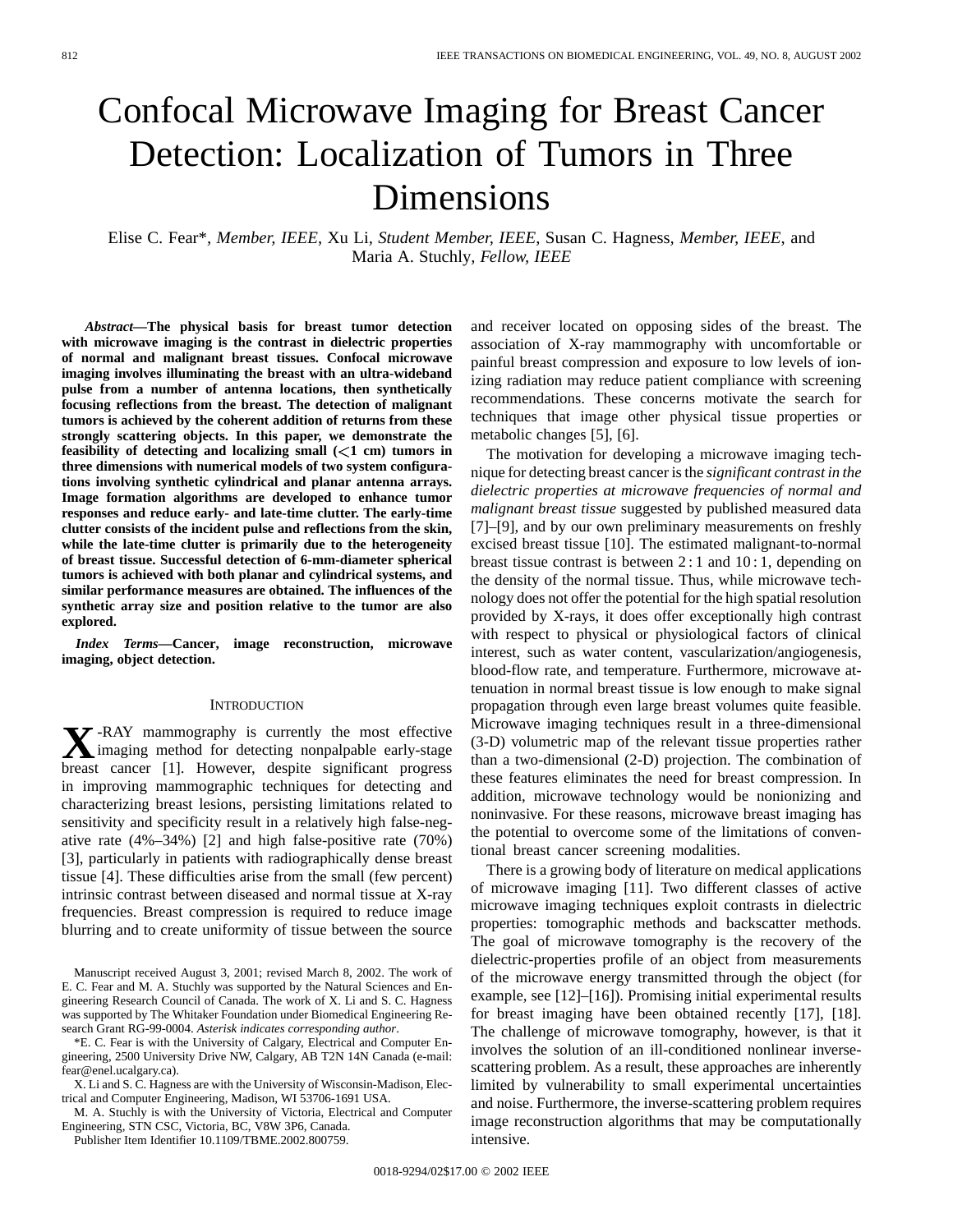Analogous to ground penetrating radar [19], backscatter methods use the measured reflected signals to infer the locations of significant microwave scatterers. Scattering arises from significant contrasts in dielectric properties, for example, between normal breast tissue and malignant lesions. Initially, active microwave backscatter techniques for breast cancer detection [20]–[22] were unsuccessful because a single antenna location was used for transmitting and receiving, eliminating the possibility of spatially focusing the signal. Without the spatial selectivity obtained by focusing, the tumor signature can be easily masked by clutter from adjacent breast regions. Hagness *et al.* recently proposed a confocal microwave imaging (CMI) approach to breast cancer detection [23]–[26]. CMI involves illuminating the breast with an ultra-wideband pulse from a number of physical antenna locations. The relative arrival times and amplitudes of the backscattered signal provide information that is used to determine the scatterer location using simple, robust synthetic focusing techniques. In contrast to microwave tomography, the CMI approach [23]–[29] seeks only to identify the presence and location of strong scatterers in the breast rather than attempting to completely reconstruct the dielectric-properties profile.

Preliminary investigations of CMI for breast imaging in two dimensions have shown that simple focusing algorithms are robust with respect to realistic dielectric-properties variations [23], [26], [28], dispersion [23], [26], and complex anatomical structure [26] of normal breast tissue. Although the initial 2-D results appear promising, a number of issues must be examined to evaluate the suitability of CMI for clinical use. In this paper, we demonstrate through numerical simulations the feasibility of using two different CMI system configurations to detect and to localize small tumors in three dimensions. In Section II, we first describe the breast models and simulation methods used to obtain representative backscatter waveforms. The use of simple breast models provides insight into the influence of various performance parameters, such as the number of antennas required for successful detection, and allows for comparison of results obtained with two different system configurations, cylindrical and planar. Second, we present CMI reconstruction algorithms that have been synthesized for 3-D applications. Third, we describe the measures used to evaluate images constructed from the backscatter waveforms. Results demonstrating the capabilities of both configurations to detect and to localize tumors in three dimensions are presented and discussed in Section III. Conclusions are summarized in Section IV.

#### I. METHODS

Scanning the breast for tumors with CMI involves collecting backscatter from the breast after illumination with an ultra-wideband signal. The backscatter is processed and synthetically focused at points in the domain of interest. In this paper, backscatter data are computed using the finite-difference time-domain (FDTD) method [30] and simple breast models. This approach allows for rapid development and evaluation of image reconstruction algorithms and CMI system designs.



Fig. 1. Patient orientation for the (a) planar and (b) cylindrical systems.

## *A. Models*

We are investigating planar [23]–[26] and cylindrical [27]–[29] systems for breast tumor detection with CMI. The patient orientation is different for the planar and cylindrical system configurations. In the planar configuration, the patient is oriented in a supine position [Fig.  $1(a)$ ] and a resistively loaded bowtie antenna [24], [25] is scanned over the surface of the naturally flattened breast to create a synthetic planar array [Fig. 2(a)]. With the cylindrical configuration, the patient is oriented in a prone position with the breast naturally extending through a hole in the examination table [Fig. 1(b)]. A resistively loaded dipole antenna is scanned around the breast to create a synthetic cylindrical array [27], [28] [Fig. 2(b)]. The difference in patient orientation leads to the development of simple breast models appropriate for each configuration. With the planar system, the breast is modeled as a half-space of heterogeneous breast tissue bounded by a 2-mm-thick layer of skin [Fig. 3(a)]. For the cylindrical system, the breast model is a 6.8-cm-diameter cylinder surrounded by a 2-mm-thick layer of skin [Fig. 3(b)]. With both systems, perfectly matched layer absorbing boundary conditions [31] are used to terminate the computational domain. Consequently, the cylindrical model has infinite length in the  $z$  direction and the planar model has infinite extent in the  $x-y$  plane. To connect our simple models to the patient orientation, we define standard imaging planes as indicated in Fig. 4. Although the breast models differ in shape, an equivalent imaging task is simulated with each system, specifically the detection and localization of a 6-mm-diameter tumor located a minimum distance of 3 cm below the skin.

The materials in the simple breast models [indicated in Fig. 3(a) and (b)] are assigned appropriate electrical properties. The dielectric constant and conductivity for malignant breast tissue are assumed to be  $\varepsilon_r = 50$  and  $\sigma = 4$  S/m, respectively, over the microwave frequency band. The dielectric properties of normal breast tissue are assigned random variations of up to  $\pm 10\%$  around nominal values of  $\varepsilon_r = 9$  and  $\sigma = 0.4$ S/m, distributed over 4-mm cubes. Thus, the assumed contrast between malignant and normal breast tissue is approximately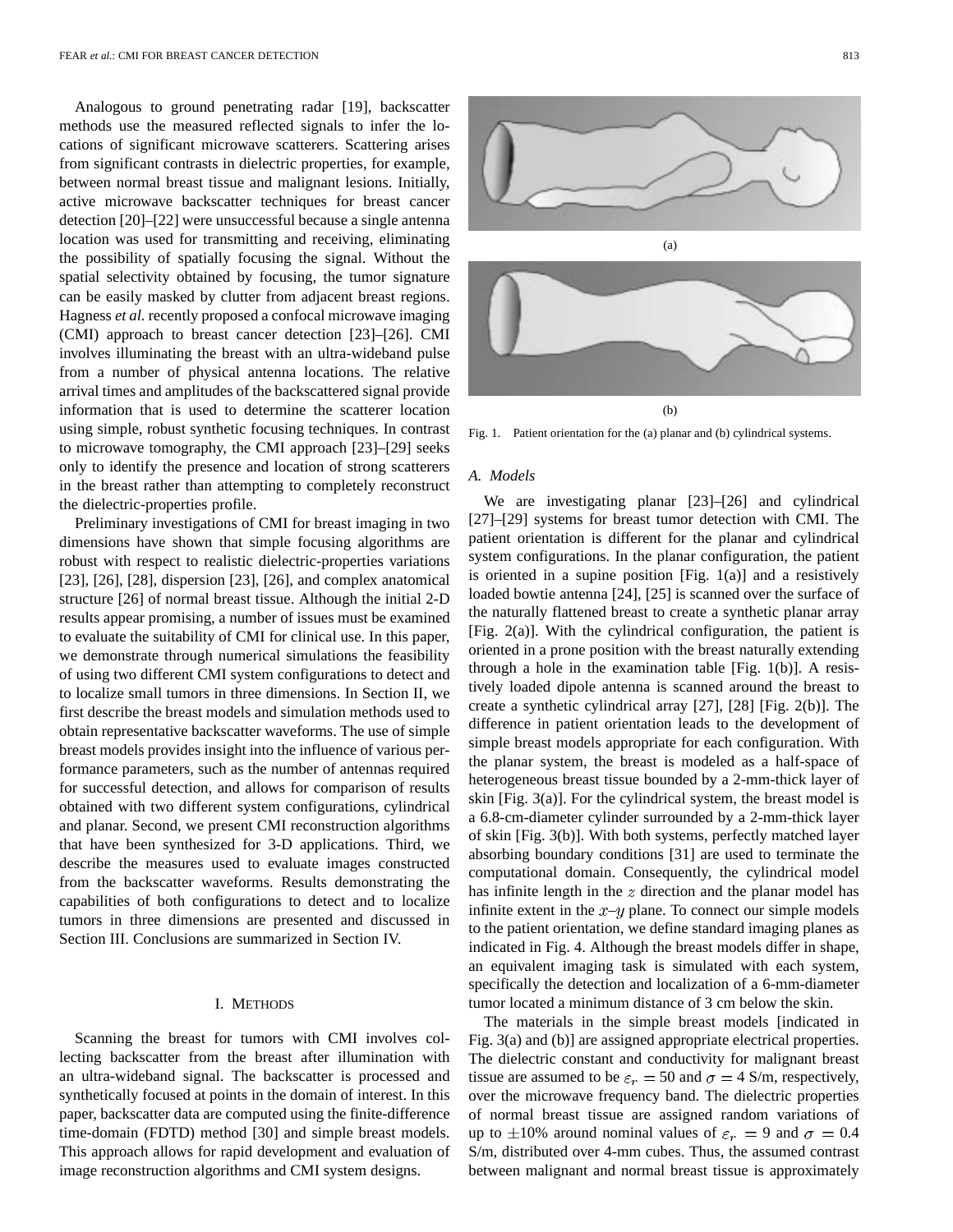



Fig. 2. Arrangement of antenna array for (a) planar and (b) cylindrical systems. The small circles show where the antenna is repositioned to create the synthetic array. Fig. 2(b) shows all antennas in row 1 and four antennas in row 9. Selected antennas in rows 2–8 are included to demonstrate the staggered arrangement.

5 : 1 in relative permittivity and 10 : 1 in conductivity. Similar to our previous heterogeneous breast tissue models [23], the  $\pm 10\%$  variations represent the expected variations in real breast tissues. This range is suggested by measurement studies reported by Joines *et al.* [8] and Chaudhary *et al.* [9], and is assumed to result from the presence of tissues ranging from fat to fibroglandular. The skin is assigned the following values:  $\varepsilon_r = 36$  and  $\sigma = 4$  S/m. Since we had previously shown that the CMI approach was robust with respect to pulse broadening effects caused by the dispersive properties of biological tissue [23], [26], we neglected the frequency-dependent properties in our current 3-D models.

One antenna is used to scan the breast at the various locations, as shown in Fig. 2(a) and (b). The bowtie antenna, which is placed directly on the skin, is moved to 41 locations arranged in five rows of five positions each interleaved with four rows of four positions each [Fig. 2(a)]. The size of the bowtie antenna used here is 2 cm in length (a smaller version of that presented

Fig. 3. Model geometry for the (a) planar system (side view), where the antenna is backed by an impedance matching layer of lossy liquid similar to breast tissue, and (b) cylindrical system (top view), where the breast and antennas are immersed in a lossless material similar to breast tissue.

in [25]). The synthetic planar array spans 6 cm in the  $x$  direction [defined as the distance between the antenna feed locations marked by the small circles in Fig. 2(a)] and 8.2 cm in the  $y$  direction. The dipole antenna, which is located at a distance of 1 cm from the surface of the breast, is moved to 45 locations arranged in nine rows of five staggered positions each [Fig. 2(b)]. The dipole antenna is 1.25 cm in length, and the synthetic cylindrical array spans 4 cm along the  $z$  axis [defined as the distance between antenna feed locations marked by the small circles in Fig. 2(b)]. For both systems, synthetic arrays with only 25 elements are also considered. In this case, the five rows of five antenna positions in Fig. 2(a) are used for the planar system and the odd numbered rows in Fig. 2(b) are used for the cylindrical system. For comparison of the two systems, the synthetic arrays are centered over a 6-mm-diameter tumor, which is located at least 3 cm from the antennas. To examine the impact of arrays with fewer elements and tumors offset from the axial center of the array, additional subsets of the cylindrical synthetic array are also considered.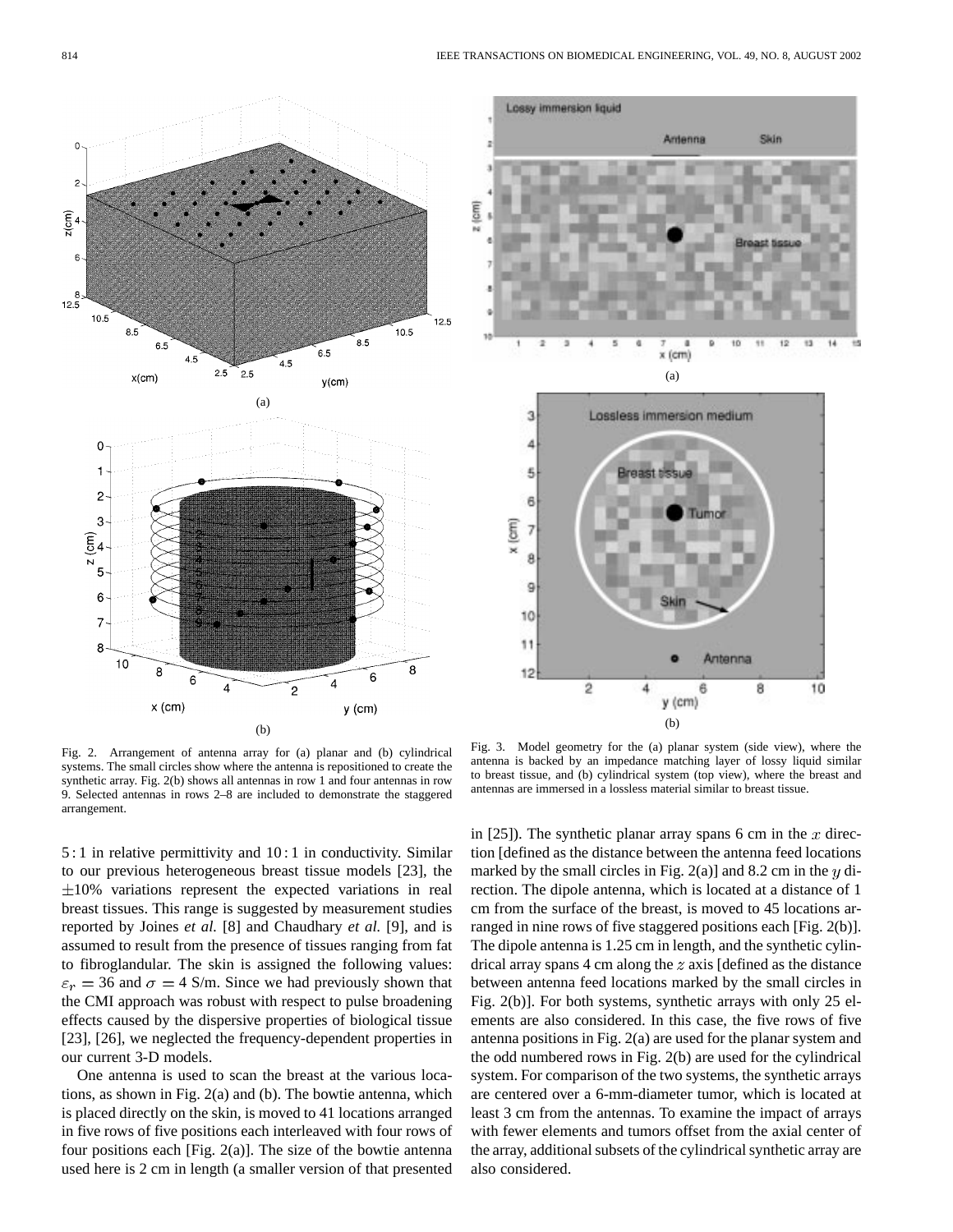At each antenna position, the bowtie or dipole antenna is excited with an ultra-wideband pulse of the form

$$
V(t) = V_o(t - t_o)e^{-(t - t_o)^2/\tau^2}
$$
 (1)

where  $V_o$  is used to adjust the amplitude of the pulse,  $\tau = 62.5$ ps and  $t_o = 4\tau$ . This pulse has full-width at half-maximum (FWHM) of 0.17 ns in time and approximately 6 GHz in frequency, with maximum content near 4 GHz. During and following excitation, the current (planar configuration) or voltage (cylindrical configuration) at the antenna feed is recorded. The recorded signals contain the backscatter from the breast.

## *B. Image Formation*

The recorded signals have early and late time content. The early-time content is dominated by the incident pulse, reflections from the skin and residual antenna reverberations. The late-time content contains tumor backscatter and backscatter due to clutter. The signal processing goals are to reduce the early-time content, which is of a much greater amplitude than the tumor response, and to selectively enhance the tumor response while suppressing the clutter to permit reliable detection of tumors in the reconstructed images. Using a straightforward algorithm, images are reconstructed with the postprocessed signals. The image formation steps are described below.

*1) Calibration:* The goal of the calibration step is to remove the incident pulse and skin backscatter from the recorded waveforms. Calibration procedures are based on the assumption that the signals recorded at various antenna locations have similar incident pulse and skin backscatter content. For the planar system, the calibration signal is formed as the average of the returns at each antenna in a given row. Subtraction of this signal from the actual response recorded at each antenna in that row suppresses the early-time content. For the cylindrical system, antennas are located at a distance from the skin, so the incident pulse and skin returns are separated in time. Subtracting returns recorded at each antenna location without the breast model present reduces the incident pulse. The skin reflection is the dominant component of the resulting signals. Because antennas may be located at slightly different (submillimeter) distances from the skin, alignment of skin reflections is required for effective reduction with calibration [29]. The calibration is completed by subtracting the average of the aligned signals in a given row from each return in that row.

*2) Integration:* The next step in the signal processing is the integration of the calibrated signals. The differentiated Gaussian excitation signal has a zero-crossing at its center point in time. The backscattered signal that would follow after a specific time delay corresponding to the round-trip distance between the antenna and the scatterer would also have a zero-crossing at its center point. After integration, the signal would have a maximum at the center point, allowing for the coherent addition of local maxima via straightforward time-shifting. This process of synthetic focusing, which serves as the rationale for integration, is discussed further in Step 4) below.



Fig. 4. Image planes for the (a) planar and (b) cylindrical systems.

*3) Compensation:* Compensation for radial spreading and/or path loss is applied to the signals. Radial spreading correction accounts for the decrease in amplitude of a spherical wave as it expands, while path loss compensation corrects for the reduction in signal strength due to propagation through lossy breast tissue. To estimate these compensation factors for the planar system, a bowtie antenna immersed in homogeneous lossy breast tissue is excited with the signal in (1) and simulated with FDTD. Field amplitudes are computed at points along a line perpendicular to the antenna and passing through the feed. The results are linearly interpolated to provide estimates of the total spreading and loss at required distances from the antenna. With the cylindrical system, radial spreading is estimated with a  $1/r$  model, where r is the distance from the antenna. Simulations confirm that this approach provides reasonable estimates of radial spread. Path loss compensation is neglected in the cylindrical configuration, as it enhances clutter that does not originate inside of the breast. For both systems, the propagation distance corresponding to each time step in the recorded, processed waveforms is calculated and the appropriate compensation factors are applied.

*4) Image Reconstruction:* To form the image, the processed signals are synthetically focused at a specific point in the breast. First, distances from each antenna to the focal point are computed and converted into time delays. The time delays are used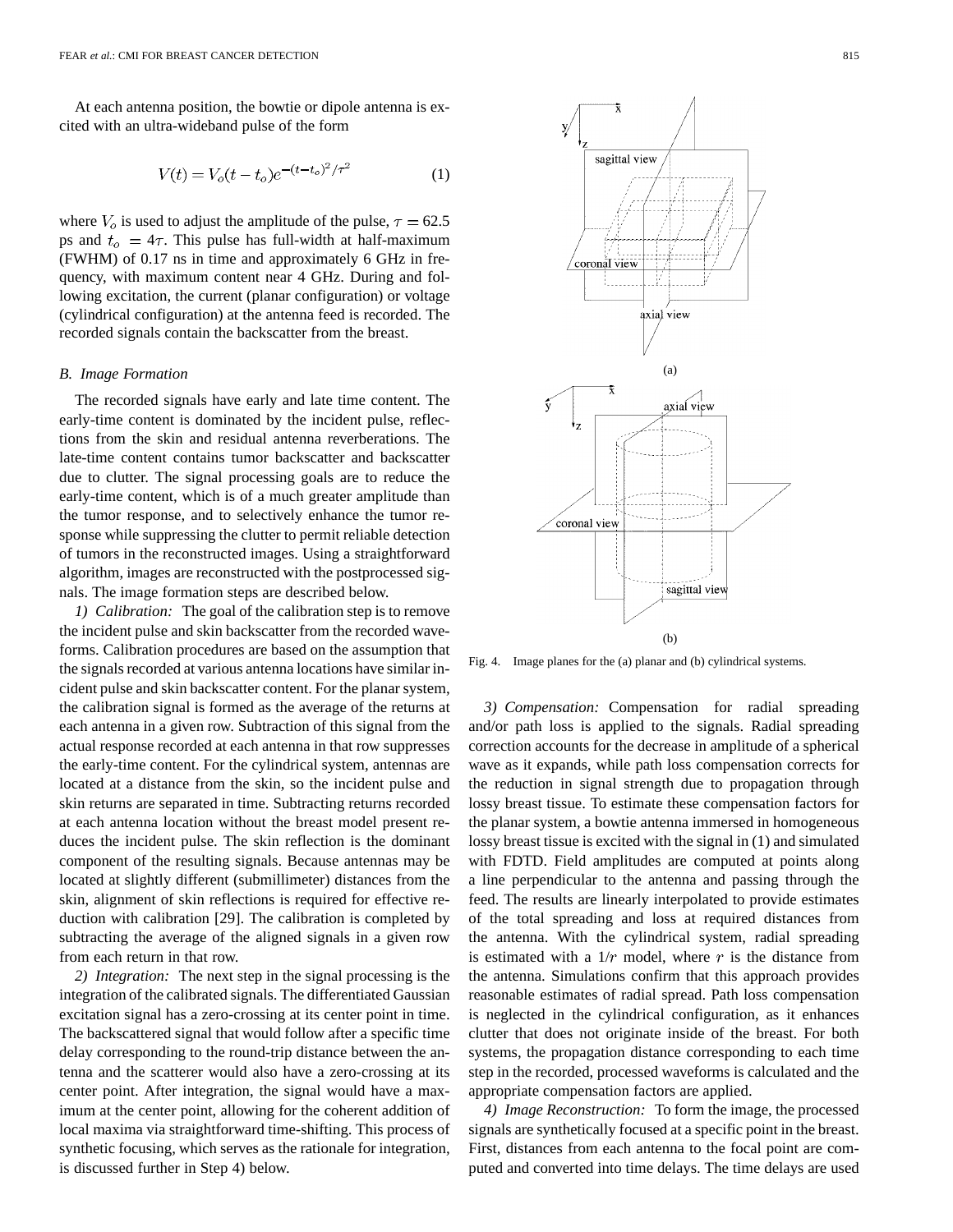

Fig. 5. The recorded signals at a selected row of antennas in the planar system. (a) Early-time response. (b) Late-time response.



Fig. 6. The calibration signal for the selected row of antennas in the planar system. (a) Early-time response. (b) Late-time response.

to identify the contribution from each processed signal. All contributions are summed and the squared value of this sum is assigned to the pixel value at the focal point. The intensity value (*I*) of the pixel at the location  $\vec{r}$  is assigned as

$$
I(\vec{r}) = \left[\sum_{m=1}^{M} B_m(\tau_m(\vec{r}))\right]^2 \tag{2}
$$

where  $B_m$  is the postprocessed backscatter waveform at the  $m$ th antenna located at  $\vec{r}_m$  and  $\tau_m(\vec{r}) = 2|\vec{r} - \vec{r}_m|/(v\Delta t)$  is the discrete time delay from the  $m$ th antenna to the synthetic focal point at  $\vec{r}$ . Here, v is the assumed velocity of propagation of the signal in the medium, calculated by assuming that the breast tissue is homogeneous ( $\varepsilon_r = 9$ ). The focal point is scanned to a new location in the 3-D region of interest, and this process is repeated. For both systems, the focal point coordinates are defined with respect to the location of the skin. With the planar system, the focal point locations extend from the lower boundary of the skin into the breast interior. With the cylindrical system, estimates of the skin location [29] bound the focal points.

# *C. Performance Measures*

*1) Single-Signal Analysis:* To examine the influence of each step in the signal processing sequence, the backscatter recorded at a single antenna is studied in detail. To follow the enhancement of the tumor response during the image formation process, we compare the peak-to-peak tumor response with that of the total signal at each of the four steps. Estimation of the peak-to-peak tumor response requires additional simulations. The tumor is removed from the breast model, and backscatter is recorded at each antenna in the selected row. We isolate the tumor response by subtracting the tumor-free returns recorded at each antenna location from the recorded signals for the model containing a tumor. The average tumor response for the selected row of antennas is computed, and used to calibrate the tumor responses recorded at each antenna in the row. The peak-to-peak of the tumor response is calculated initially and after each signal processing step. These results are compared with those calculated for the total signal.

*2) Images:* To investigate tumor detection, images are formed for the tumor-bearing breast model and the tumor-free model. Comparison of results ensures that tumors are detected only when present in the models. The influence of the number of antennas is examined by comparing images reconstructed with the full set of antenna positions (41 or 45) and the limited set (25 antenna positions). The results of changing array span and tumor location are also examined. Several measures related to the tumor response and clutter are defined to evaluate the images. To investigate tumor localization, the location and FWHM extent of the tumor response are determined. Two signal-to-clutter (SC) ratios are defined to quantify the magnitude of the tumor response. The *within-breast* SC ratio compares the maximum tumor response with the maximum clutter response in the same image. The maximum clutter is determined by locating the maximum pixel value outside of the volume containing the imaged tumor (defined by twice the extent of the FWHM response of the tumor). The *between-breast* SC ratio compares the maximum tumor response with the pixel intensity at the same location in the image formed without a tumor present. To provide additional insight into the clutter behavior, the mean and standard deviation of the clutter are computed.

## II. RESULTS AND DISCUSSION

## *A. Single-Signal Analysis*

To demonstrate the influence of signal processing steps 1, 2, and 3, signals at the central antenna and corresponding row in the planar configuration [Fig. 2(a)] are examined in detail. Fig. 5 shows the signals recorded by the selected row of antennas in the planar array. The early-time responses, which include the incident pulse and skin reflection, overlap for all of these antenna locations [Fig. 5(a)]. The clutter and tumor response are buried in the late-time response, which are shown in smaller scale [Fig. 5(b)]. The calibration signal, shown in Fig. 6,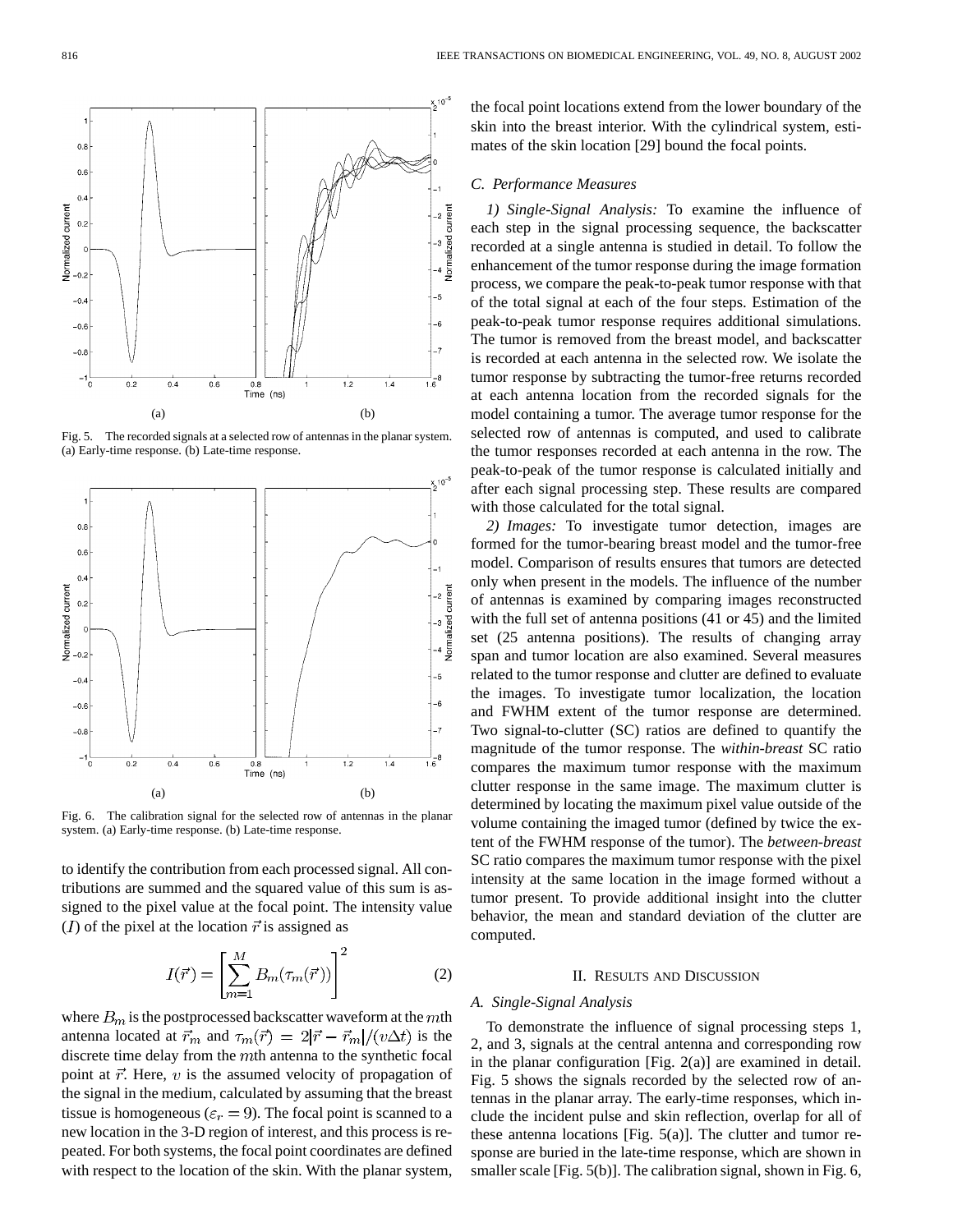

Fig. 7. Calibrated signal at the center antenna of the planar system [Step 1]. The triangle marks the location of the tumor response.



Fig. 8. Tumor response before and after calibration (planar system).

is calculated by averaging the returns recorded at all antennas in this row. The early-time response in the calibration signal represents the incident pulse and skin reflection [Fig. 6(a)]. Because the tumor and clutter responses in Fig. 5(b) add incoherently, the late-time calibration signal [Fig. 6(b)] represents an estimate of the late-time incident pulse decay and skin reflection. The vertical scale of Fig. 7, which shows the signal after calibration [Step 1] for the antenna located at the center of the array, illustrates that the incident pulse is greatly reduced in signal strength. Clutter, due to incomplete skin cancellation, breast tissue heterogeneity, and other sources, is also clearly evident. The tumor response, the location of which is indicated by the triangle symbol, is buried in the clutter and not readily apparent in Fig. 7. For comparison only, the initial and calibrated tumor responses are obtained using the tumor-free model (as described in Section II-C) and are presented in Fig. 8. It is evident from Fig. 8 that calibration has negligible influence on the tumor response. Therefore, calibration accomplishes the goal



Fig. 9. Calibrated signal at center antenna of planar system, after integration [Step 2]. The triangle marks the tumor response.



Fig. 10. Signal at center antenna in planar system, after compensation [Step 3].

TABLE I RATIOS BETWEEN PEAK-TO-PEAK TUMOR RESPONSE AND TOTAL SIGNAL FOR ANTENNA CLOSEST TO TUMOR

| Stage        | Peak-to-peak tumor/total signal<br>(dB) |         |  |
|--------------|-----------------------------------------|---------|--|
|              | Cylindrical                             | Planar  |  |
| Initial      | $-99.6$                                 | $-94.1$ |  |
| Calibration  | $-20.1$                                 | $-22.8$ |  |
| Integration  | $-23.0$                                 | $-20.5$ |  |
| Compensation | $-7.0$                                  | $-11.4$ |  |

of reducing early-time content without degrading the tumor response. The signal after integration [Step 2] is shown in Fig. 9, while Fig. 10 shows the signal after compensation [Step 3]. Comparison of Figs. 7 and 9 shows that the tumor response occurs at a local maximum after integration. Comparison of Figs. 9 and 10 illustrates the significant tumor enhancement contributed by the compensation step.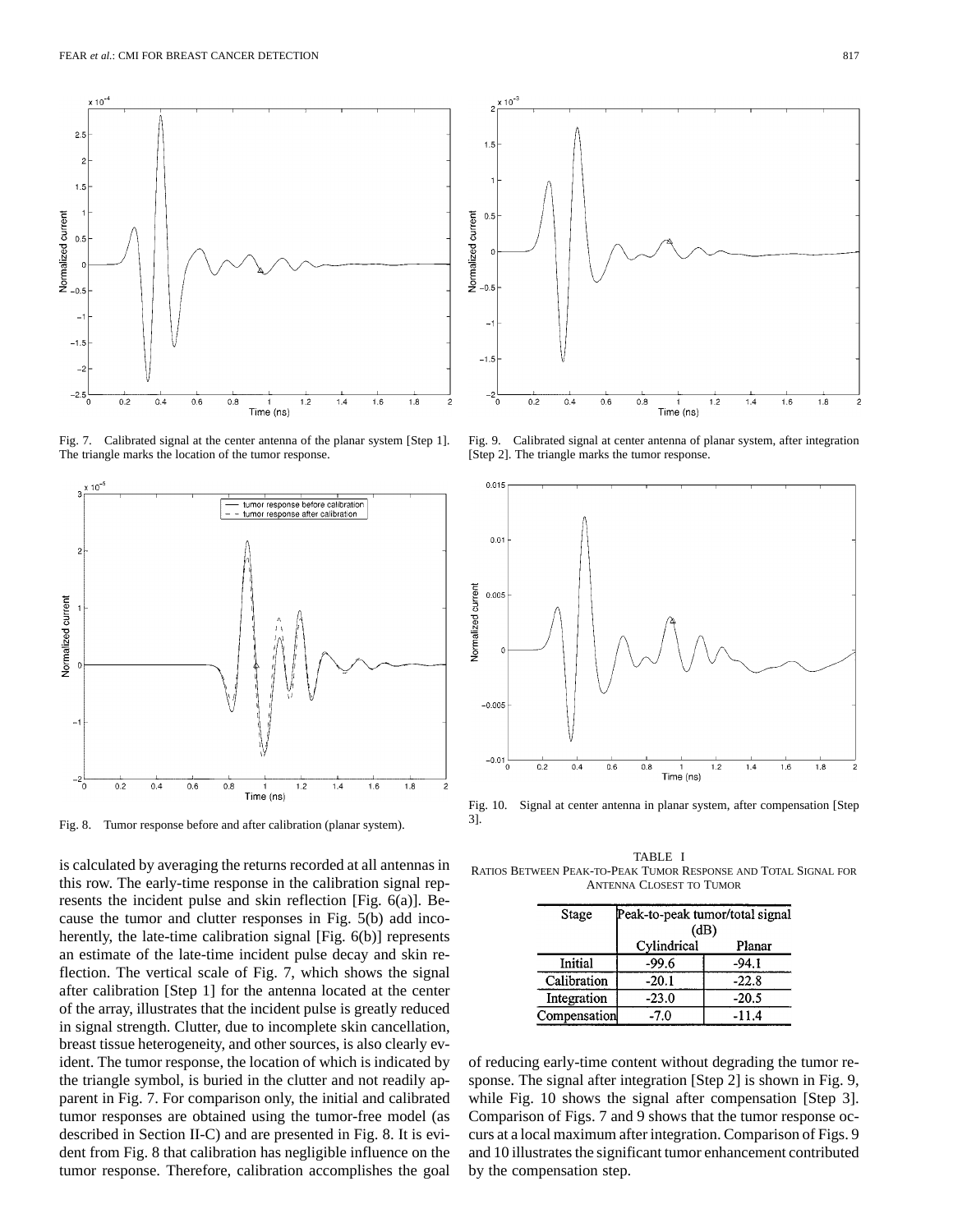To provide measures of the relative tumor enhancement at each signal processing step, the ratios between the peak-to-peak responses of the tumor and total signal are summarized in Table I for both systems. The ratios computed for the original signals provide estimates of the dynamic range required in a practical system. The cylindrical system requires a greater dynamic range, as the antenna-tumor separation is greater than in the planar system. The ratios computed after calibration illustrate the reduction in early-time response achieved with this step. Compensation significantly improves the relative tumor response, however, the tumor cannot be readily identified and localized with this single signal. Synthetic focusing of multiple antenna returns achieves the suppression of clutter and enhancement of the tumor response needed for robust tumor detection.

#### *B. Images*

Synthetic focusing is applied to the processed data, and the resulting images are shown for the three orthogonal planes defined in Fig. 4(a) (planar system) and 4(b) (cylindrical system). Images of tumor-bearing breast models are presented in Figs. 11 (planar) and 12 (cylindrical). Images of tumor-free breast models are shown in Figs. 13 (planar) and 14 (cylindrical). Figs. 11 and 13 are normalized to the maximum of the reconstructed planar data set for the tumor-bearing model. Figs. 12 and 14 are normalized to the maximum of the reconstructed cylindrical data set for the tumor-bearing model. The tumor is easily detected in Figs. 11 and 12, illustrating the enhancement of the tumor response via coherent addition of returns from the scattering object (the malignant tumor). Also evident in these images is the localization of the tumor in three dimensions. Images of tumor-free breast models (Figs. 13 and 14) show no evidence of strong scatterers. Rather, the pixel values correspond simply to clutter. This illustrates the process of incoherent addition of returns from spatially distributed heterogeneities in normal breast tissue. To further evaluate the performance of CMI, the location and FWHM size of the tumor responses, as well as SC ratios, are computed for Figs. 11–14 and summarized in Table II.

The SC ratios further demonstrate the ability of synthetic focusing to provide reliable tumor detection, and also suggest a method for false-alarm reduction. Estimates of the *within-breast* SC ratio before focusing are provided by the peak-to-peak ratios of the tumor to the total signal summarized in Table I. Comparing the *within-breast* SC ratios in Table II with the ratios calculated after compensation shows that gains of approximately 11 dB (cylindrical) and 15 dB (planar) are achieved with synthetic focusing. The *within-breast* SC ratios are similar for planar and cylindrical configurations, indicating that the tumor is easily detected with both systems. The *between-breast* SC ratios demonstrate the significant difference in images obtained for the tumor-free and tumor-bearing models. Further, these results suggest that comparing images of the left and right breast may further assist in tumor detection. For example, assume that the left breast is represented by Fig. 12(c), and the right by Fig. 14. Comparison of pixel values suggests the presence of a tumor near the center of the left breast. A smaller response is located near (7 cm, 7 cm) in both images, suggesting that this is



Fig. 11. Three-dimensional reconstructed image, shown in three planes, for the planar system: (a) axial, (b) sagittal, and (c) coronal. The scale for (a)–(c) is shown below (c).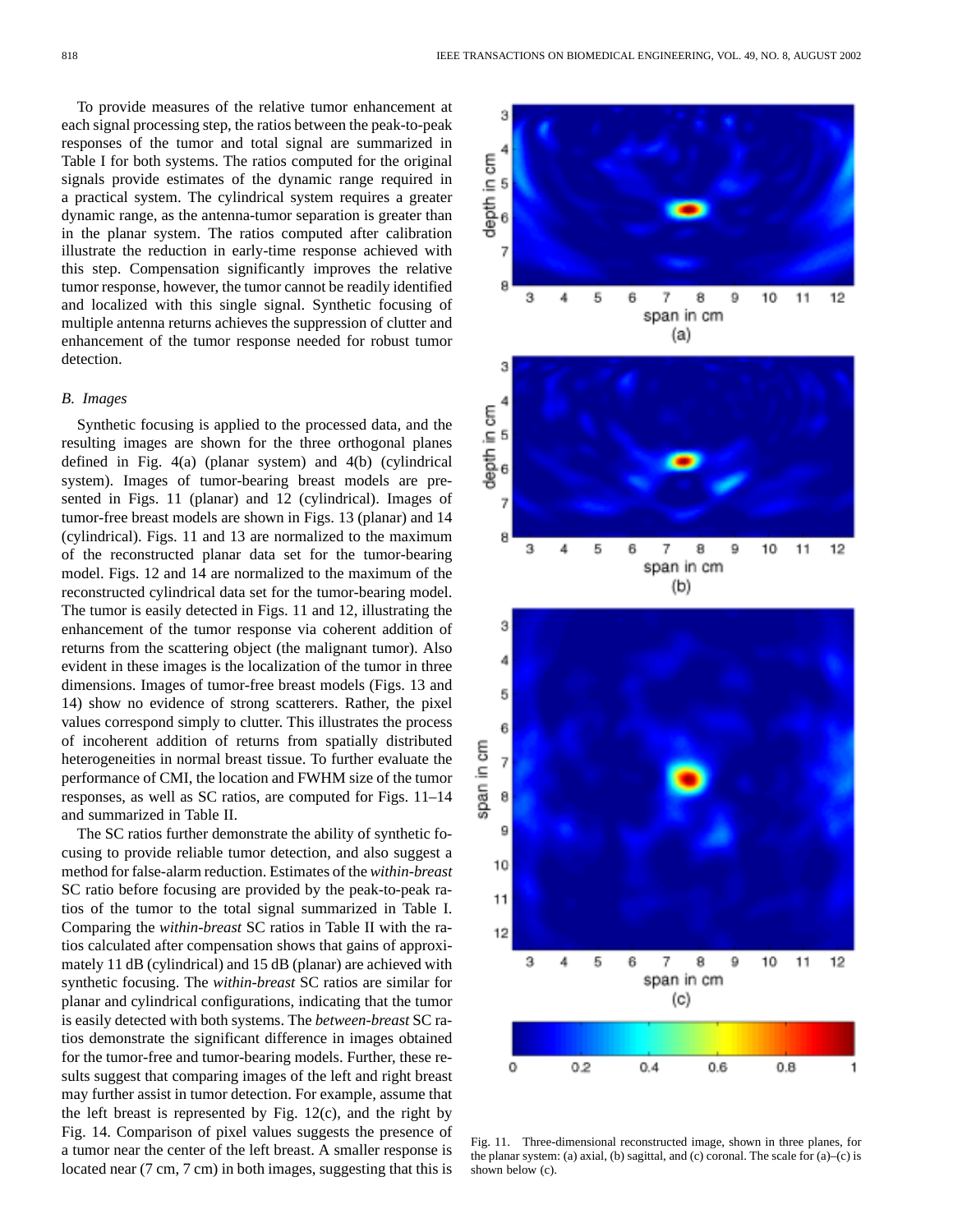clutter arising from common features rather than a tumor. Due to the similarities in the density and heterogeneity of the right and left breasts (and, therefore, similar clutter signal levels), this approach is expected to aid in distinguishing tumor responses from clutter, hence reducing false alarms.

To further investigate the influence of the number of antennas on tumor detection, images are reconstructed with fewer antennas (25 instead of 41 or 45) and corresponding measures are summarized in Table III. The tumor response remains evident in images, and similar localization and FWHM extents are obtained. However, the *within-breast* SC ratios decrease due to a relative increase in clutter. The clutter variance increases with fewer antennas, as expected. We note that for the cylindrical system, the *between-breast* SC ratio unexpectedly improves. In this case, the incoherent addition of returns happens to result in a smaller pixel value for the tumor-free image at the desired location. Although detection of the 6-mm diameter tumor is maintained, smaller and deeper tumors are expected to have smaller responses [25], and may be obscured by clutter in the final images. With the cylindrical system, larger breast dimensions than those used in this study are anticipated. The number of antennas required to scan a larger breast model is expected to increase, as reliable detection requires sufficient spatial sampling. Further study is required to determine the number of antennas required to reliably detect smaller and deeper tumors, particularly for the examination of more realistic breast environments.

In addition to providing reliable tumor detection, CMI effectively localizes the tumor response in three dimensions. As indicated in Table II, the location of the maximum tumor response closely resembles the physical location of the tumor center. The FWHM response, a measure of the physical extent of the tumor, has similar overall volume for both systems, and is only 10% larger than the actual volume of the 6-mm-diameter spherical tumor. The FWHM response is influenced by the physical span and configuration of the synthetic antenna array. For the planar system, the array span is similar in the  $x$  and  $y$  directions, resulting in similar FWHM tumor responses for the  $x$  and  $y$  directions. For the cylindrical system, the antennas encircle the breast in the  $x-y$  plane. The tumor is illuminated from all angles in this plane, so a more localized response is obtained in this plane compared with the planar system. However, the antenna feed locations span only 4 cm along the cylinder axis, resulting in a less localized response in the third dimension than that achieved with the planar system.

To test the influence of array span and tumor location, images are reconstructed with subsets of the cylindrical array. When the span is decreased to 3 cm [rows 2–8, Fig. 2(b)], the FWHM tumor response along the z direction increases to 14 mm. With a span of 2 cm [rows 3–7, Fig. 2(b)], a FWHM response of 18 mm is obtained. No change is observed in FWHM response in the  $x-y$  plane. The case of a tumor that is not located at the axial center of the antenna array is explored in Fig. 15. As the tumor leaves the axial center of the array, the response becomes asymmetric and clutter increases. However, detection and reasonable localization are maintained. While increasing the physical extent of a given array improves localization, sufficient spatial sampling requires a greater number of antennas. On the other hand, it is of interest to minimize the number antennas and.



Fig. 12. Three-dimensional reconstructed image, shown in three planes, for the cylindrical system: (a) axial, (b) sagittal, and (c) coronal. The scale for  $(a)$ – $(c)$  is shown below  $(c)$ .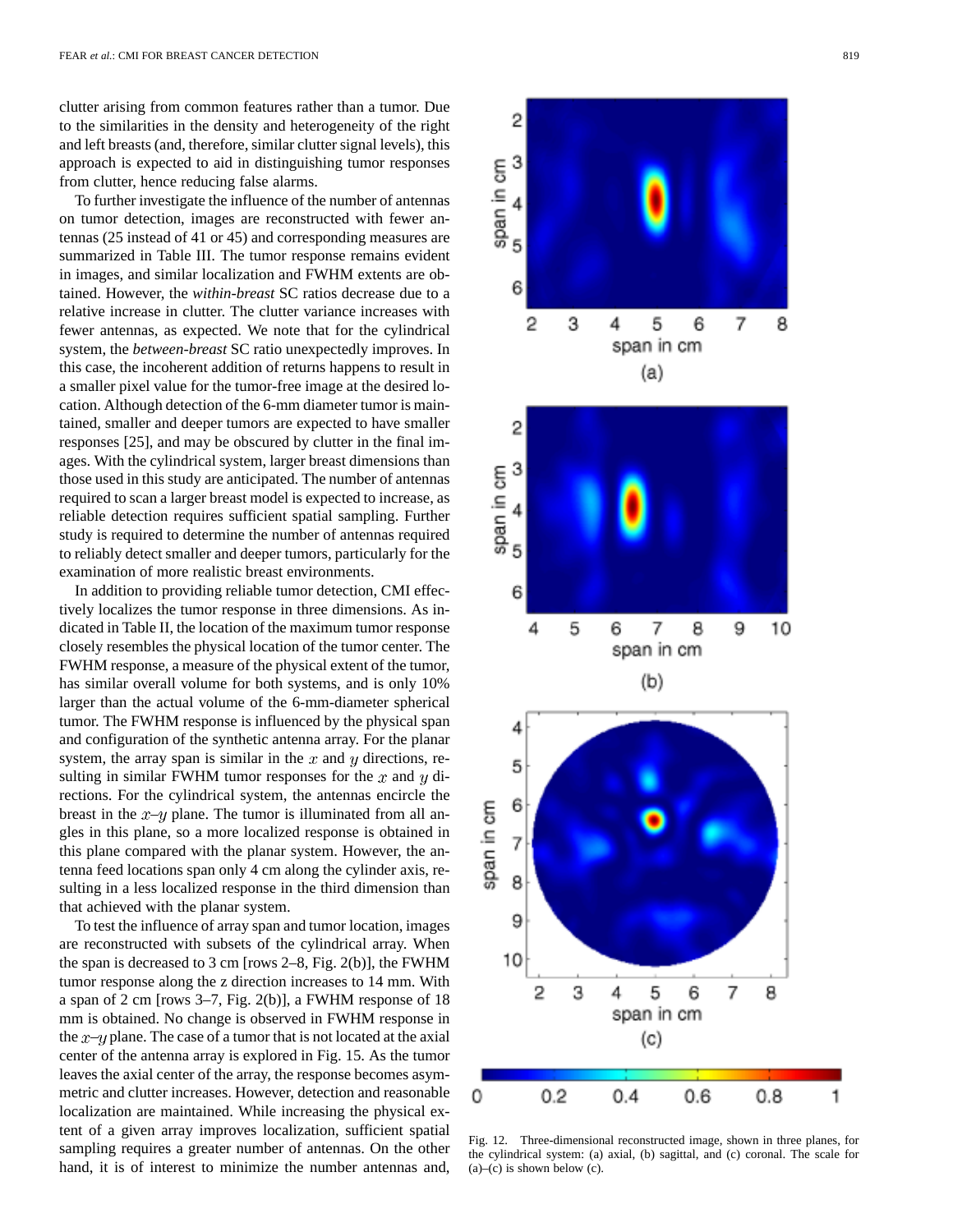

Fig. 13. Reconstructed image for planar system, tumor-free model, coronal view.



Fig. 14. Reconstructed image for cylindrical system, tumor-free model, coronal view.

therefore, time required for data collection, while maintaining reliable detection and localization of tumors. Further investigation with more realistic models is required to specify the synthetic array configurations required for reliable tumor detection with practical systems.

## III. CONCLUSION

The results presented in this paper suggest that CMI is a feasible tool for detecting and localizing breast tumors in three dimensions. The image reconstruction algorithms presented require limited a priori information, are effective with both system configurations, and are a simple and rapid way to interrogate the breast for tumors in three dimensions. Both the planar and cylindrical configurations detect tumors with similar within-breast SC ratios and accurate identification of tumor location. Further

TABLE II MEASURES APPLIED TO IMAGES IN FIGS. 11–14

| Measure                  | Planar       | Cylindrical                              |
|--------------------------|--------------|------------------------------------------|
| Tumor location (mm)      | 75,75,59     | 64, 50, 39.3                             |
|                          | (75, 75, 58) | (64, 50, 40)                             |
| <b>FWHM</b> tumor size:  |              |                                          |
| Volume $(mm^3)$          | 123          | 127                                      |
| Extent (mm)              |              | x=8.0, y=6.5, z=4.5 x=4.25, y=4.25, z=10 |
| Signal-to-clutter ratio: |              |                                          |
| Within breast (dB)       | 3.53         | 4.1                                      |
| Between breast (dB)      | 21.05        | 13                                       |
| Clutter statistics       |              |                                          |
| Mean                     | 0.03         | 0.03                                     |
| Standard deviation       | 0.04         | 0.04                                     |
| Number of pixels         | 542 854      | 10 063 168                               |

TABLE III MEASURES APPLIED TO IMAGES RECONSTRUCTED WITH 25 ANTENNAS

| Measure                  | Planar  | Cylindrical                                    |
|--------------------------|---------|------------------------------------------------|
| <b>FWHM</b> tumor size:  |         |                                                |
| Volume $(mm^3)$          | 109     | 110                                            |
| Extent (mm)              |         | $x=8.0$ , y=6.5, z=4.0 $x=4.5$ , y=4.5, z=9.75 |
| Signal-to-clutter ratio: |         |                                                |
| Within breast (dB)       | 1.5     | 2.02                                           |
| Between breast (dB)      | 11.1    | 24                                             |
| Clutter statistics:      |         |                                                |
| Mean                     | 0.05    | 0.04                                           |
| Standard deviation       | 0.05    | 0.06                                           |
| Number of pixels         | 542 854 | 10 057 940                                     |



Fig. 15. Tumor response along the z axis for antennas spanning 2 cm. The tumor is located at  $z = 0.04$  cm, and the antennas span 1) 3–5 cm, 2) 2.5–4.5 cm, 3) 2–4 cm, and 4) 1.5–3.5 cm. All tumor responses are normalized to the same maximum as Figs. 12 and 14.

investigation of issues related to practical implementation of CMI will involve anatomically realistic numerical breast models based on high resolution MRI scans, similar to the model presented in two dimensions for the planar configuration case [26], and experimental studies using tissue phantoms.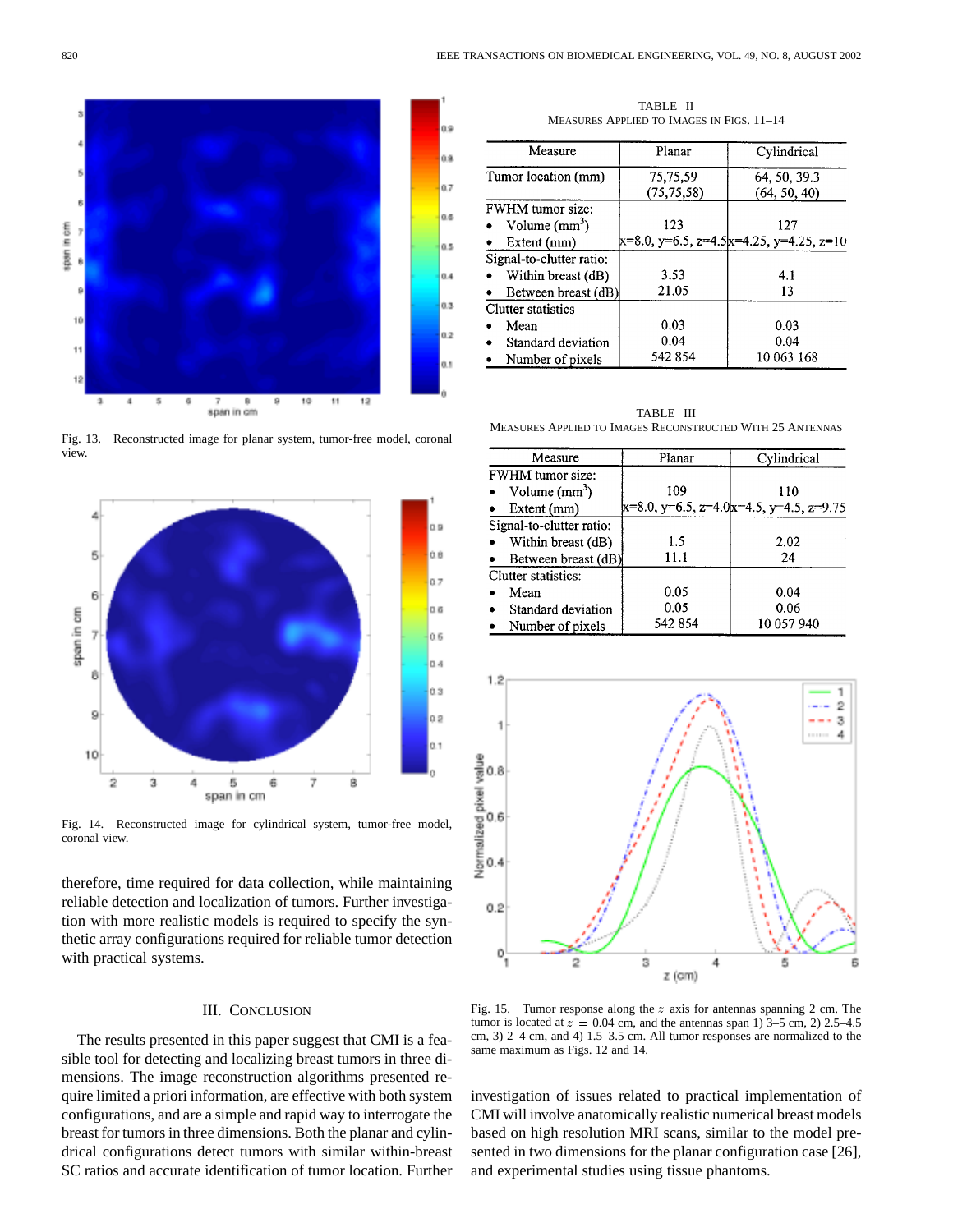#### ACKNOWLEDGMENT

The authors would like to acknowledge Cray, Inc. for providing computing resources at the University of Wisconsin-Madison.

#### **REFERENCES**

- [1] M. Brown, F. Houn, E. Sickles, and L. Kessler, "Screening mammography in community practice," *Amer. J. Roentgen.*, vol. 165, pp. 1373–1377, Dec. 1995.
- [2] P. T. Huynh, A. M. Jarolimek, and S. Daye, "The false-negative mammogram," *Radiograph.*, vol. 18, no. 5, pp. 1137–1154, 1998.
- [3] J. G. Elmore, M. B. Barton, V. M. Moceri, S. Polk, P. J. Arena, and S. W. Fletcher, "Ten-year risk of false positive screening mammograms and clinical breast examinations," *New Eng. J. Med.*, vol. 338, no. 16, pp. 1089–1096, 1998.
- [4] V. P. Jackson, R. E. Hendrick, S. A. Feig, and D. B. Kopans, "Imaging of the radiographically dense breast," *Radiology*, vol. 188, pp. 297–301, Aug. 1993.
- [5] M. Sabel and H. Aichinger, "Recent developments in breast imaging," *Phys. Med. Biol.*, vol. 41, pp. 315–368, March 1996.
- [6] S. H. Heywang-Kobrunner, "Nonmammographic breast imaging techniques," *Curr. Opinion Radiol.*, vol. 4, pp. 146–154, Oct. 1992.
- [7] A. J. Surowiec, S. S. Stuchly, J. R. Barr, and A. Swarup, "Dielectric properties of breast carcinoma and the surrounding tissues," *IEEE Trans. Biomed. Eng.*, vol. BME-35, pp. 257–263, Apr. 1988.
- [8] W. T. Joines, Y. Zhang, C. Li, and R. L. Jirtle, "The measured electrical properties of normal and malignant human tissues from 50 to 900 MHz," *Med. Phys.*, vol. 21, pp. 547–550, April 1994.
- [9] S. S. Chaudhary, R. K. Mishra, A. Swarup, and J. M. Thomas, "Dielectric properties of normal and malignant human breast tissues at radiowave and microwave frequencies," *Indian J. Biochem. Biophys.*, vol. 21, pp. 76–79, February 1984.
- [10] S. C. Hagness, K. M. Leininger, J. H. Booske, and M. Okoniewski, "Dielectric characterization of human breast tissue at microwave frequencies," presented at the 2nd World Congr. Microwave and Radio Frequency Processing, Orlando, FL, Apr. 2000.
- [11] L. E. Larsen and J. H. Jacobi, Eds., *Medical Applications of Microwave Imaging*. Piscataway, NJ: IEEE Press, 1986.
- [12] S. Caorsi, G. L. Gragnani, and M. P. Pastorino, "Reconstruction of dielectric permittivity distributions in arbitrary 2-D inhomogeneous biological bodies by a multiview microwave numerical method," *IEEE Trans. Med. Imag.*, vol. 12, pp. 232–239, June 1993.
- [13] A. E. Souvorov, A. E. Bulyshev, S. Y. Semenov, R. H. Svenson, A. G. Nazarov, Y. E. Sizov, and G. P. Tatsis, "Microwave tomography: A twodimensional Newton iterative scheme," *IEEE Trans. Microwave Theory Tech.*, vol. 46, pp. 1654–1659, Nov. 1998.
- [14] W. C. Chew, *Advances in Computational Electrodynamics: The Finite-Difference Time-Domain Method*, A. Taflove, Ed. Norwood, MA: Artech House, 1998, ch. 12.
- [15] A. Franchois, A. Joisel, C. Pichot, and J. C. Bolomey, "Quantitative microwave imaging with a 2.45-GHz planar microwave camera," *IEEE Trans. Med. Imag.*, vol. 17, pp. 550–561, Aug. 1998.
- [16] M. Bertero, M. Miyakawa, P. Boccacci, F. Conte, K. Orikasa, and M. Furutani, "Image restoration in chirp-pulse microwave CT (CP-MCT)," *IEEE Trans. Biomed. Eng.*, vol. 47, pp. 690–699, May 2000.
- [17] P. M. Meaney, K. D. Paulsen, J. T. Chang, M. W. Fanning, and A. Hartov, "Nonactive antenna compensation for fixed-array microwave imaging—Part II: Imaging results," *IEEE Trans. Med. Imag.*, vol. 18, pp. 508–518, June 1999.
- [18] P. M. Meaney, M. W. Fanning, D. Li, S. P. Poplack, and K. D. Paulsen, "A clinical prototype for active microwave imaging of the breast," *IEEE Trans. Microwave Theory Tech.*, vol. 48, pp. 1841–1853, Nov. 2000.
- [19] D. J. Daniels, *Surface-Penetrating Radar*. London, U.K.: Inst. Elect. Eng. Press, 1996.
- [20] R. E. Sepponen, "Medical diagnostic microwave scanning apparatus," U.S. Patent 4 641 659, Feb. 10, 1987.
- [21] A. W. Preece, H. Johnson, F. L. Green, and M. P. Robinson, "Dielectric imaging for localization and detection of breast tumors," in *IEEE MTT-S Int. Microwave Symp. Dig.*, 1993, pp. 1145–1146.
- [22] N. M. Pothecary, C. J. Railton, R. H. Johnson, and A. W. Preece, "FDTD analysis of a noninvasive sensor for the detection of breast tumours," in *IEEE MTT-S Int. Microwave Symp. Dig.*, 1994, pp. 527–530.
- [23] S. C. Hagness, A. Taflove, and J. E. Bridges, "Two-dimensional FDTD analysis of a pulsed microwave confocal system for breast cancer detection: fixed-focus and antenna-array sensors," *IEEE Trans. Biomed. Eng.*, vol. 45, pp. 1470–1479, Dec. 1998.
- [24] -, "Wideband ultralow reverberation antenna for biological sensing," *Electron. Lett.*, vol. 33, no. 19, pp. 1594–1595, 1997.
- [25]  $\rightarrow$ , "Three-dimensional FDTD analysis of a pulsed microwave confocal system for breast cancer detection: design of an antenna-array element," *IEEE Trans. Antennas Propagat.*, vol. 47, pp. 783–791, May 1999.
- [26] X. Li and S. C. Hagness, "A confocal microwave imaging algorithm for breast cancer detection," *IEEE Microwave Wireless Comp. Lett.*, vol. 11, pp. 130–132, Mar. 2001.
- [27] E. Fear and M. Stuchly, "Microwave system for breast tumor detection," *IEEE Microwave Guided Wave Lett.*, vol. 9, pp. 470–472, Nov. 1999.
- [28] E. C. Fear and M. A. Stuchly, "Microwave detection of breast cancer," *IEEE Trans. Microwave Theory Tech.*, vol. 48, pp. 1854–1863, Nov. 2000.
- [29]  $\frac{1}{29}$ , "Microwave detection of breast tumors: Comparison of skin subtraction algorithms," *Proc. SPIE*, vol. 4129, pp. 207–217, 2000.
- [30] A. Taflove and S. C. Hagness, *Computational Electrodynamics: The Finite-Difference Time-Domain Method*, 2nd ed. Norwood, MA: Artech House, 2000.
- [31] J.-P. Berenger, "A perfectly matched layer for the absorption of electromagnetic waves," *J. Comp. Phys.*, vol. 114, pp. 185–200, 1994.



**Elise C. Fear** (S'98–M'02) received the B.A.Sc. degree in systems design engineering from the University of Waterloo, Waterloo, ON, Canada, in 1995, the M.A.Sc. degree in electrical engineering from the University of Victoria UVic), Victoria, BC, Canada, in 1997, and the Ph.D. degree in electrical engineering also from UVic in 2001.

From 2001–2002, she was a Natural Sciences and Engineering Research Council of Canada (NSERC) Postdoctoral Fellow in electrical engineering at the University of Calgary, Calgary, AB, Canada.

She joined the same department as an Assistant Professor in July 2002. Her research interests involve the interaction of electromagnetic fields with living systems, including the interaction of low-frequency fields with biological cells and microwave breast cancer detection.



**Xu Li** (S'99) was born in Beijing, China, on May 13, 1975. She received the B.S. degree in biomedical engineering from Tsinghua University, Beijing, China, and the M.S. degree in biomedical engineering from the University of Wisconsin-Madison, in 1998 and 2000, respectively. Currently she is working towards the Ph.D. degree in the Department of Electrical and Computer Engineering at the University of Wisconsin-Madison.

Her research interests include microwave imaging techniques for breast cancer detection, FDTD com-

putational electromagnetics modeling, signal processing and image reconstruction techniques, and ultra-wideband antennas.

Ms. Li was the recipient of a Wisconsin Alumni Research Foundation Graduate Fellowship from the University of Wisconsin-Madison in 1998.